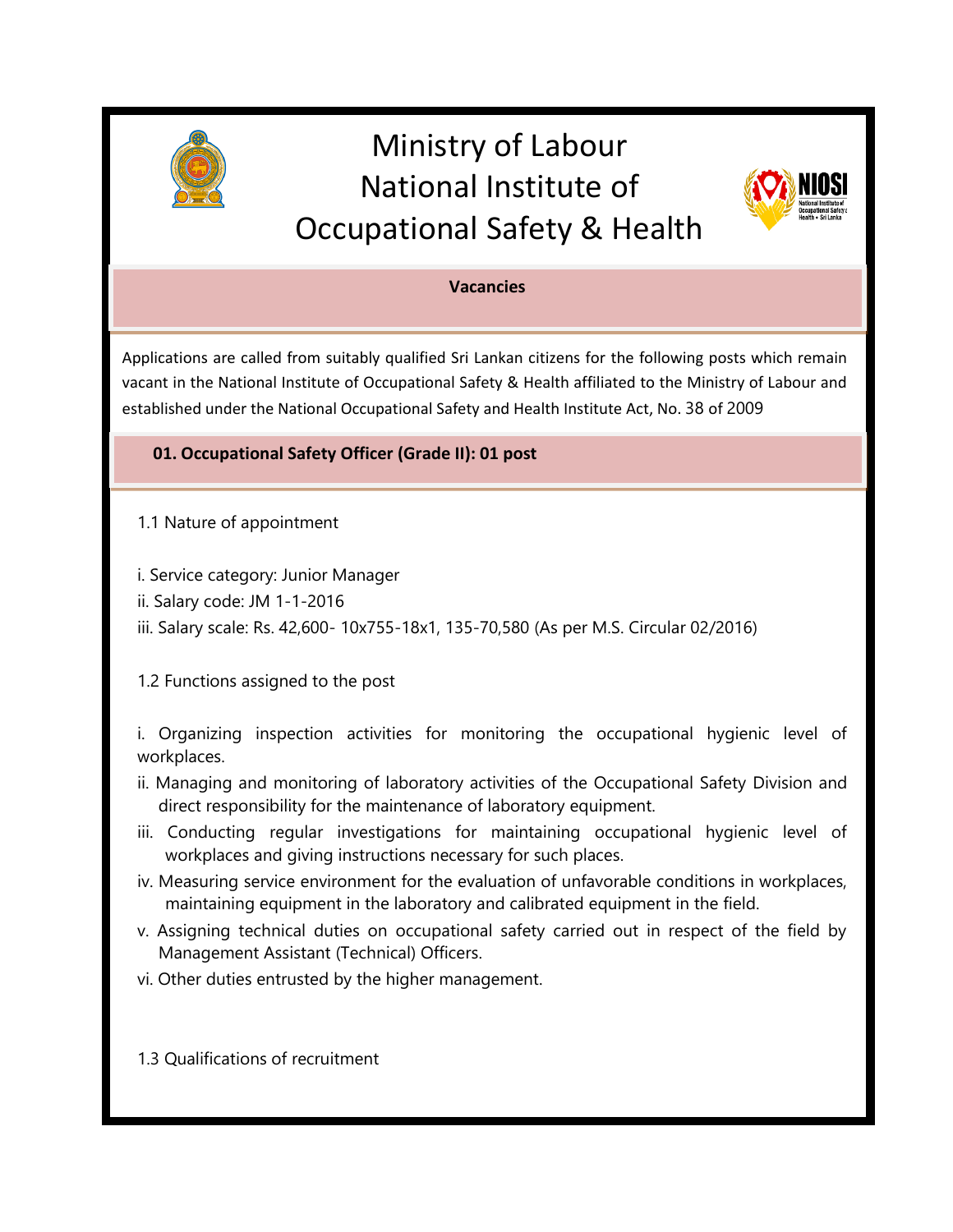1.3.1 Educational External applicants

Educational Qualifications

i. Bachelor of Science (Second Class Upper) degree inclusive of Chemistry and Physics. Second Class Lower Special Degree in Chemistry from a University recognized by the University Grants Commission.

**And And And** 

- ii. Not less than one year's experience relevant to the field in a government institution or a state corporation or an institution recognized by the government after receiving the degree
- 1.3.2 Additional Qualifications A certificate from a recognized institution on proficiency in English Language and Information Technology
- 1.3.3 Age Not less than 22 years and not more than 45 years as at the closing date of applications.
- 1.3.4 Other All applicants-
- i. Should be a citizen of Sri Lanka
- ii. Should be physically fit to discharge duties entrusted to the post and serve in any part of the island.
- iii. Should be of excellence moral character
- 1.4 Method of Recruitment : Will be selected through a structured interview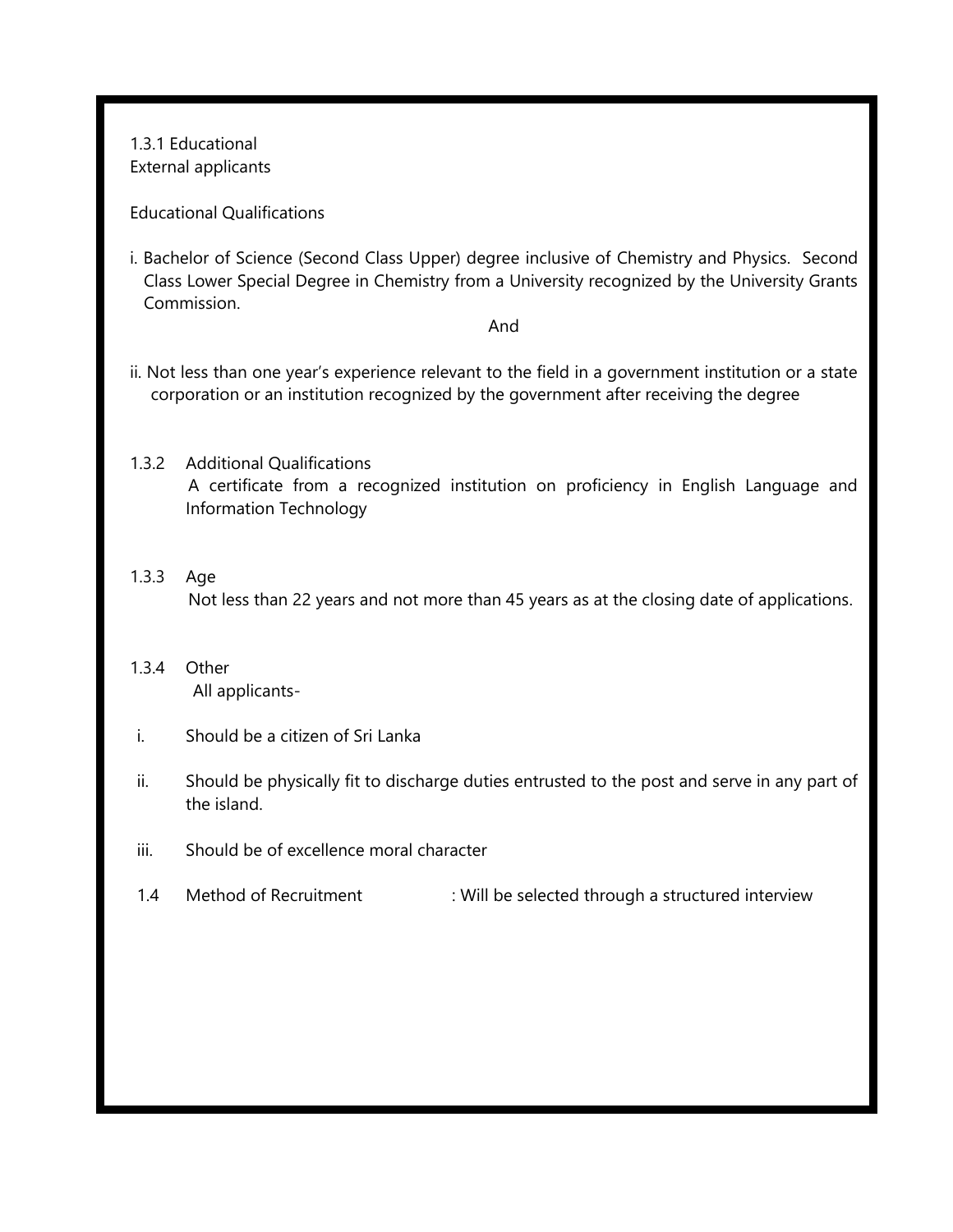## **02. Management Assistant (Non Technical): 02 posts**

#### 2.1 Nature of appointment

| L.   | Service category | : Management Assistant (Non Technical)         |
|------|------------------|------------------------------------------------|
| ii.  | Salary code      | : MA 1-1-2016 Grade iii                        |
| iii. | Salary scale     | Rs. 27,910-10x300-7x350 4x495 -20 x660 -48,540 |

#### 2.2 Functions assigned to the post:

- i. Assisting in the commencement and maintenance of various courses of the institute
- ii. Coordinating various projects
- iii. Preparing documents required for various projects
- iv. Assisting in the preparation of all reports including leave records, administrative reports and annual reports with the support of the administrative officers
- v. Assisting in accounting activities of the Institute
- vi. Other duties entrusted by the higher management
- 2.3 Recruitment Qualifications
- 2.3.1 Educational

External applicants Educational Qualifications

- i. Should have passed 06 subjects with credit passes to 04 subjects including Sinhala/ Tamil, Mathematics and English language one sitting at the General Certificate of Education (Ordinary Level) examination, and
- ii. Should have passed at least 3 subjects at the General Certificate of Education (Advanced Level) examination other than the Common General Test
- 2.3.2 Internal applicants

Primary Grade – Employees of the Technical Service Categories with the following qualifications can apply for the post.